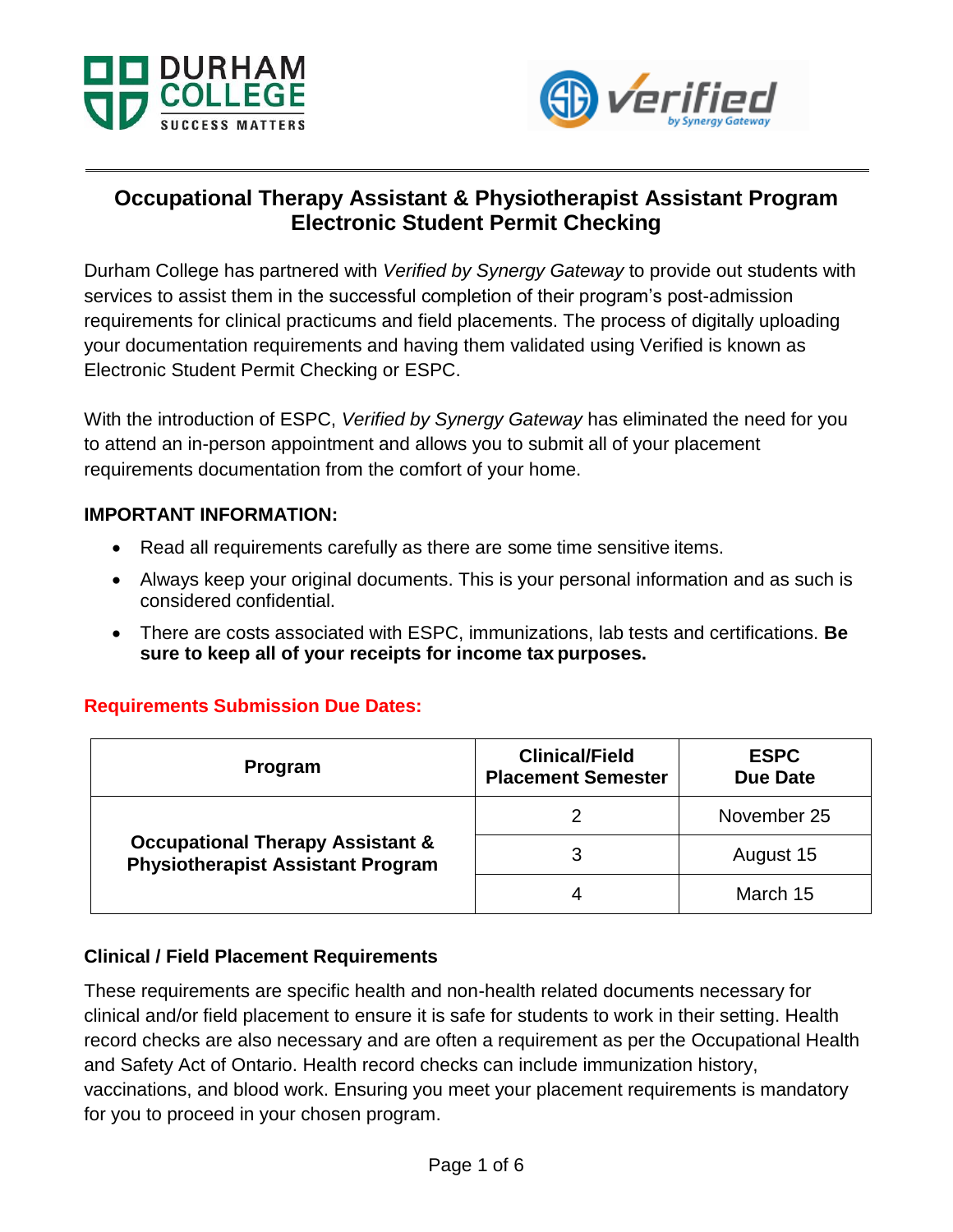



# **ACCESS TO VERIFIED BY SYNERGY GATEWAY**

*Verified by Synergy Gateway* is available through a secure username and password. Login instructions are emailed to your **school email account (DC Mail)** after you have completed your program's course registration and paid your enrolment fees. You should receive your login credentials within 48 hours from the time your registration is processed. To login to Verified *by Synergy Gateway go to:* **[https://verified.sgappserver.com/s\\_Login.jsp](https://verified.sgappserver.com/s_Login.jsp)**

## **BEFORE YOU BOOK YOUR MANDATORY ESPC APPOINTMENT:**

- Confirm that you have received login credentials for *Verified by Synergy Gateway.* Your login information will be emailed to your DC email address. If you cannot locate this information in your general inbox, then please check your junk/spam folder. If you still are unable to locate your login credentials, please open a Help Desk ticket by visiting: **[www.synergyhelps.com](http://www.synergyhelps.com/)**
- Review your program's specific placement requirements along with due dates **(refer to attached requirements checklist)**. You may also review requirements by logging into your **Verified Account** and selecting *"Important Forms"* and then selecting your program's documentation requirements checklist. In this section, you will also find student user guides and any required forms in order to be successful in completing this process.
- Know when your clinical start dates are so that you can book your ESPC appointment accordingly. Make sure you have planned out when and how you will be completing requirements. It is important to remember that some requirements may take an extended time to complete.
- Once you have ensured that all requirements have been uploaded to your profile, you may book your ESPC Appointment on the *Verified by Synergy Gateway* platform. This notifies *Verified by Synergy Gateway* that your profile is ready for verification.
- **To avoid paying additional appointment fees, ensure all of your documentation has been uploaded PRIOR to booking your ESPC appointment.**
- **You do NOT need to attend your ESPC appointment in person or online**  Synergy will send you an email status 24 – 48 hours after your ESPC appointment date and time with a status update. Make sure you plan accordingly as it does take time to validate your documents.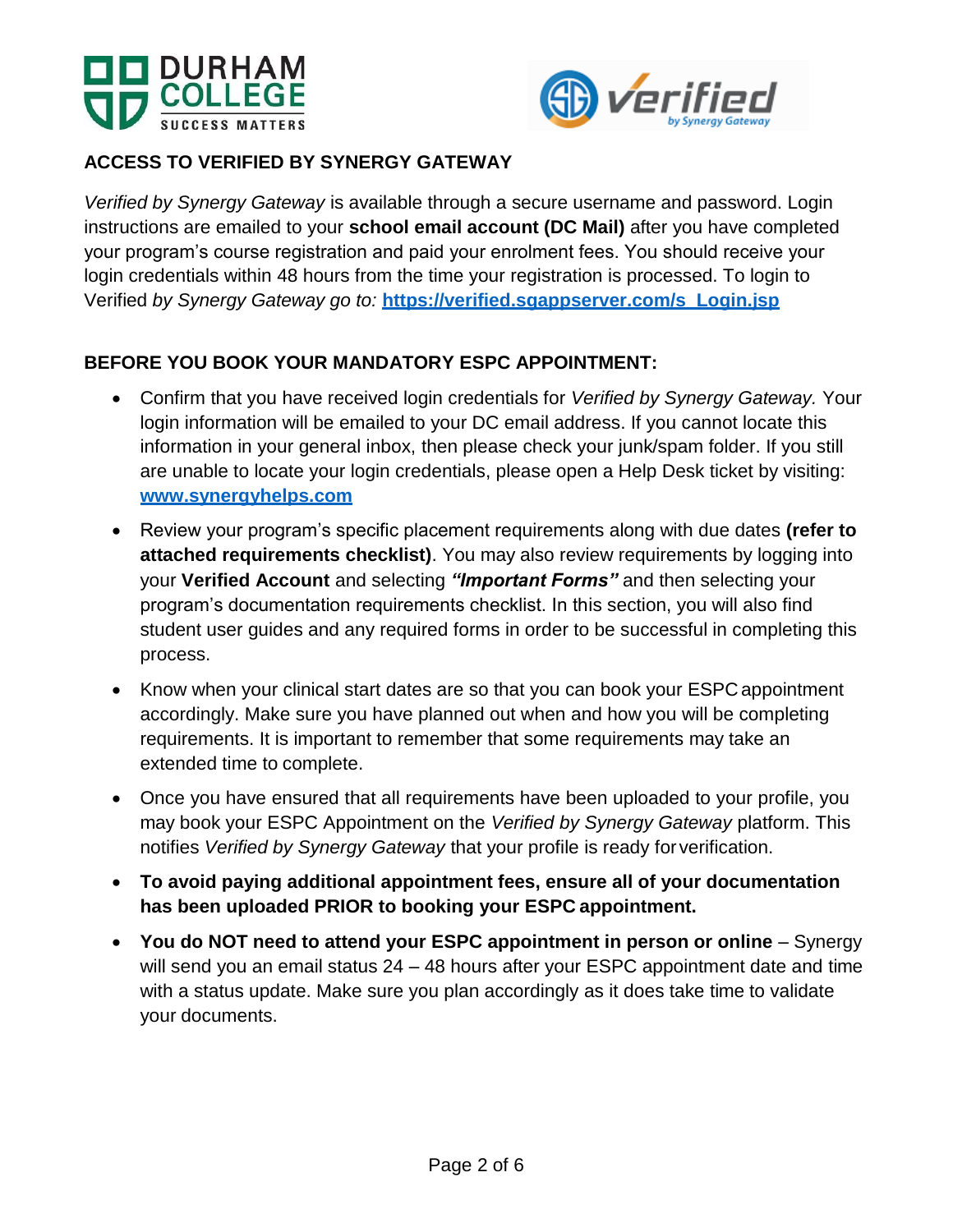



## **Criminal Reference Checks (With VSS)**

- You must have a current Criminal Record Check with Vulnerable Sector Screening submitted by the due date in order to attend placement.
- You can update expiring Criminal Reference Check (CRC) with Vulnerable Sector Search (VSS) documents free of charge after your initial appointment throughout that academic year. The free update will be honored if you update these documents to Verified by the date they indicate at the time of your clearance.
- Once you have uploaded your new Criminal Reference Check with Vulnerable Sector Search you need to place a helpdesk ticket to have is processed you do not need to book and ESPC apt unless you are updating other documents as well.
- The Criminal Reference Check with VSS must be valid within **6 months** of your placement, and remain valid for the duration of your placement. (Note: Depending on where you are placed, your placement host may require a CRC newer than Durham College's requirement.)

#### **Online Training Modules**

The following Online Training Modules must be completed within DC Connect. You will have access to them when you have completed the required course registrations for your program. *(Certificates of completion must be printed and uploaded to your profile on Verified by Synergy Gateway as part of your clearance requirements).*

- Workplace Hazardous Materials Information (WHMIS) Module Completion Certificate
- Accessibility for Ontarians with Disabilities (AODA) Module Completion Certificate
- Workplace Violence and Harassment Prevention Module CompletionCertificate
- Worker Health and Safety Awareness in 4 Steps Module Completion Certificate
- Diversity Module Completion Certificate

#### **SYNERGY GATEWAY FEES**

- *Verified* is a paid service and *any time students are updating documents there are fees associated*.
- To avoid booking and paying for multiple appointments throughout the year we strongly suggest you gather all of your requirements **(refer to attached requirements checklist)** at one time so that they might be valid for multiple placements if possible.
- **You can update expiring Criminal Reference Check (CRC) with Vulnerable Sector Screen (VSS) documents free of charge after your initial appointmentthroughout**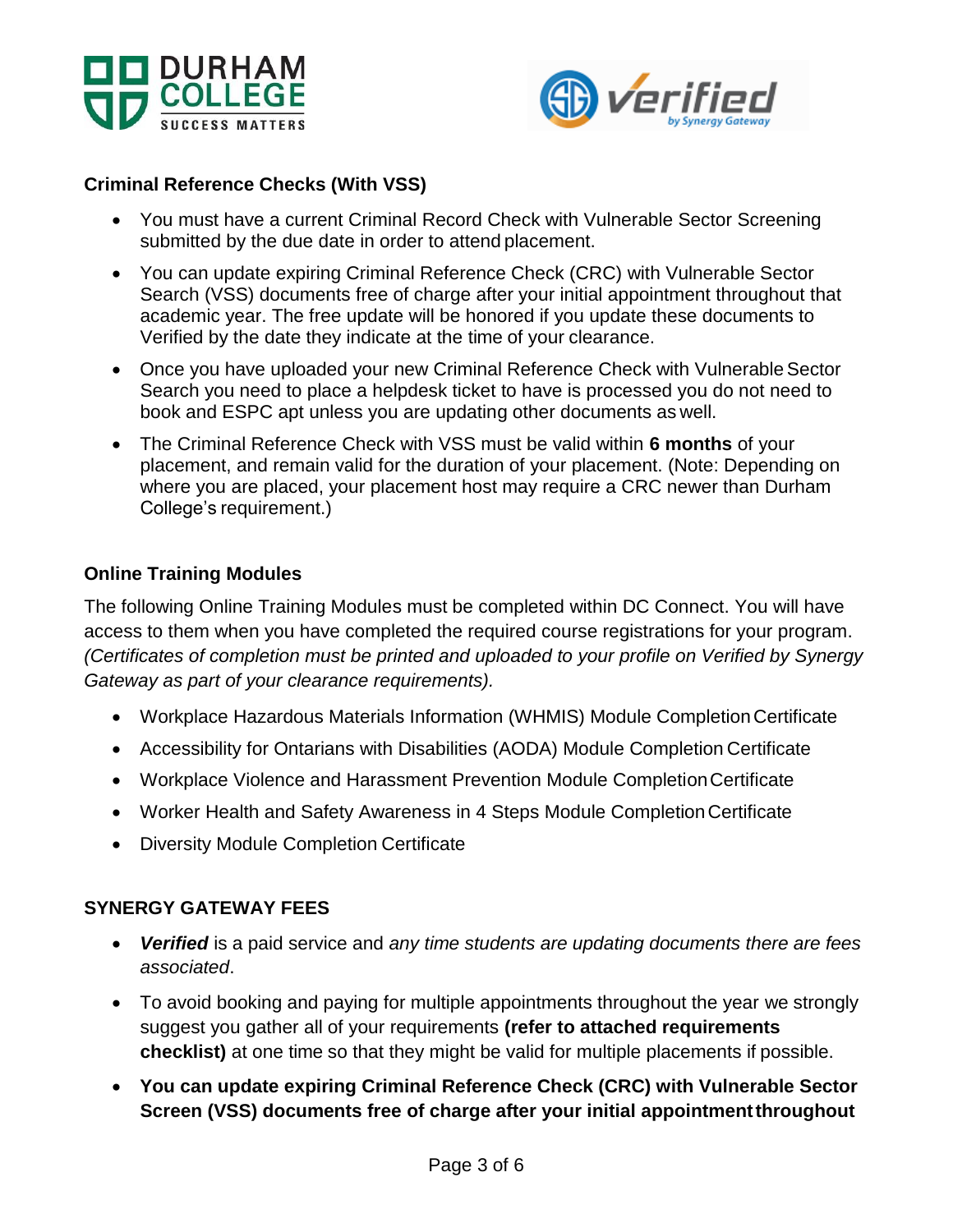



**that calendar year.** *The free update will only be honored if you update these documents to the Verified platform by the date indicated by Synergy Gateway at the time of your documentation approval.*

 Once you have uploaded your new Criminal Reference Check with Vulnerable Sector Screen, *you need to place a helpdesk ticket to have it processed*. You do not need to book and ESPC appointment unless you are updating other documents as well.

| <b>SYNERGY SERVICE</b>                    | <b>FEE</b>                    |
|-------------------------------------------|-------------------------------|
| Electronic Student Permit Checking (ESPC) | \$50.50                       |
| <b>ESPC Follow up Appointment</b>         | \$22.60                       |
| (if you are missing documents)            |                               |
| Late Cancel Fee                           | \$22.60                       |
| (less than 24 hours before appointment)   |                               |
| Late Reschedule Fee                       | \$22.60                       |
| (less than 24 hours before appointment)   |                               |
| No Show Fee                               | <b>Full Amount of Service</b> |

#### **DOCUMENTATION SUBMISSION REQUIREMENTS:**

- It is the responsibility of the student to ensure that their documents are valid throughout all of your clinical placements.
- You will be notified of any upcoming expirations for documents on your profile pagefor *Verified by Synergy Gateway*. You will also receive notifications via email to your DC Mail account.
- **Multiple appointments at full-service fees will be required to update any expiring documentation with the exception of the Criminal Reference Check/VSS** *(one free update per calendar year).*
- If you have more than one document expiring at any given time, we suggest you update them all together in one additional appointment to avoid further charges. Expired documents will negatively impact your clinical placement.
- Worker Health and Safety Awareness in 4 Steps Module Completion Certificate
- Diversity Module Completion Certificate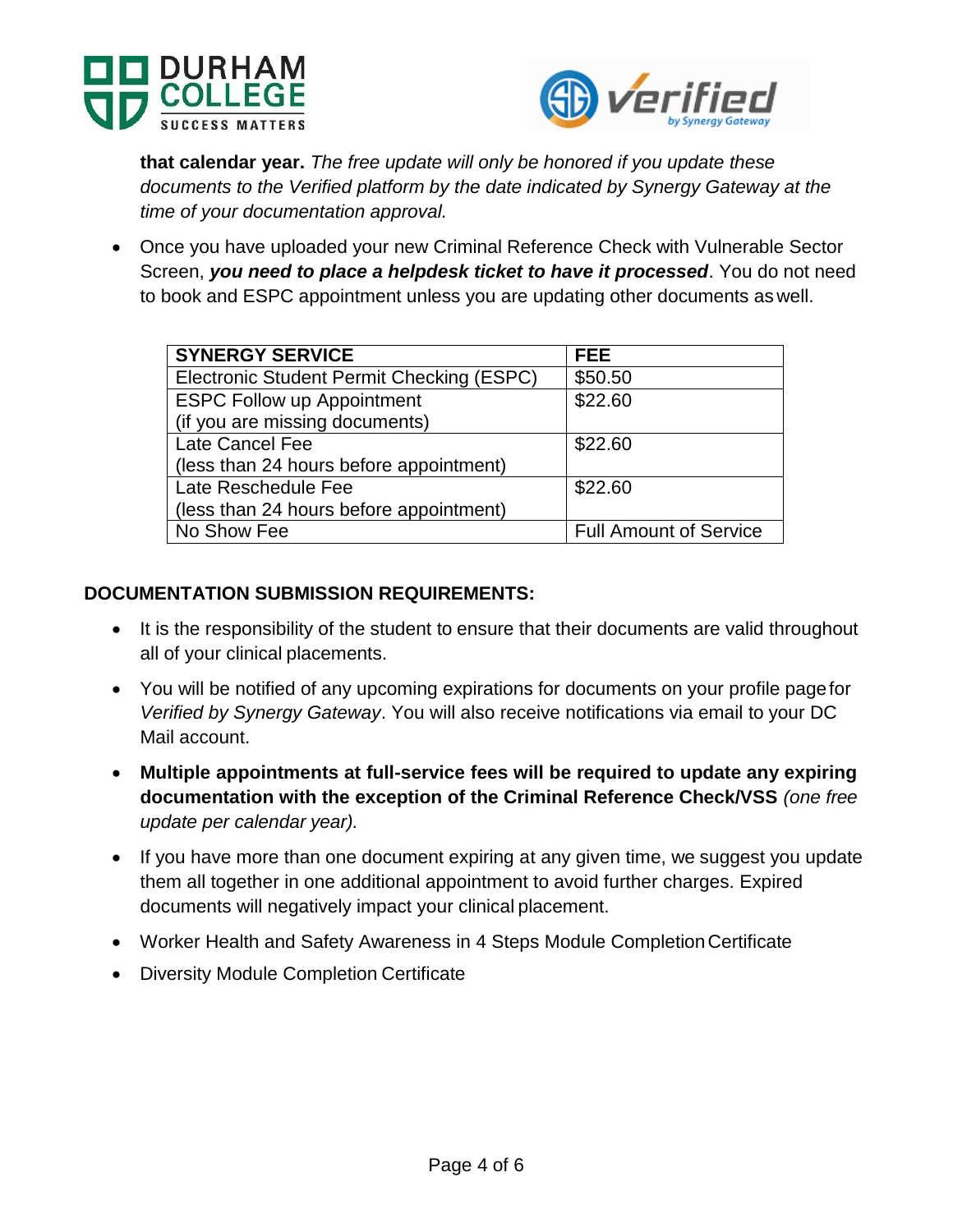



# **Occupational Therapy Assistant & Physiotherapist Assistant Program ESPC Requirements Checklist & Due Dates**

#### **Requirements Submission Due Dates:**

| Program                                                                                 | <b>Clinical/Field</b><br><b>Placement Semester</b> | <b>ESPC</b><br><b>Due Date</b> |
|-----------------------------------------------------------------------------------------|----------------------------------------------------|--------------------------------|
| <b>Occupational Therapy Assistant &amp;</b><br><b>Physiotherapist Assistant Program</b> |                                                    | November 25                    |
|                                                                                         | 3                                                  | August 15                      |
|                                                                                         | 4                                                  | March 15                       |

# **Semester 2**

#### **Requirements Checklist:**

[Entry Immunization](https://durhamcollege.ca/wp-content/uploads/DC-Entry-Immunization-Form.pdf) Form

Criminal Reference Check with Vulnerable Sector Screening (valid for sixmonths)

[Informed Consent for the Release of Personal](https://durhamcollege.ca/wp-content/uploads/HCS-Informed_Consent_Form.pdf) Information

 Standard First Aid & Level C CPR (Note: Online and blended (online & in-class) courses will only be accepted if the course is WSIB approved) Valid for one year, regardless of  $\circ$  expiration date on the card.

[Student Declaration of Understanding](https://durhamcollege.ca/wp-content/uploads/HCS-Student_Declaration.pdf) Form

[Covid-19 Informed Consent and Assumption of Risk](https://durhamcollege.ca/wp-content/uploads/COVID-19-Informed-Consent-and-Assumption-of-Risk-Form.pdf) Form

**Maskfit** 

## **Online Training Modules (Accessed via DC Connect):**

*Once you have successfully completed the online module, please save or print each completion certificate to upload to your profile on Verified.*

Workplace Hazardous Materials Information (WHMIS) Module Completion Certificate

Accessibility for Ontarians with Disabilities (AODA) Module Completion Certificate

Workplace Violence and Harassment Prevention Module Completion Certificate